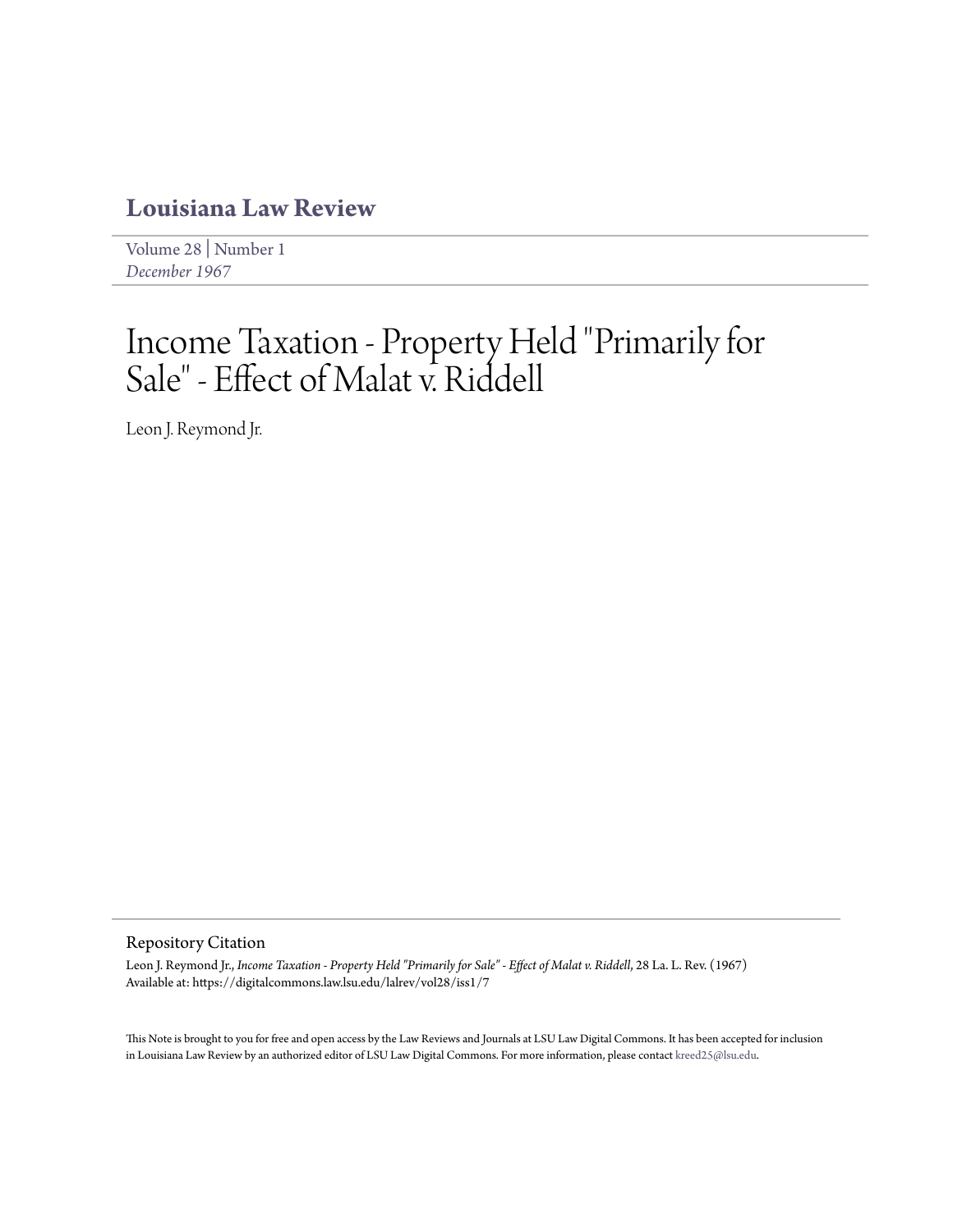## **NOTES**

#### INCOME TAXATION-PROPERTY **HELD** "PRIMARILY *FOR* **SALE"- EFFECT** OF MALAT v. RIDDELL

The distinction between capital gains and ordinary income has spawned constant litigation and comment. Due to the considerable benefit of capital gains treatment,<sup>1</sup> taxpayers frame their transactions to qualify for these savings. Capital gains are derived from the sale of capital assets which are defined **by** exclusion in section 1221 of the Internal Revenue Code of 1954.<sup>2</sup> Clause one of section 1221 excludes from the category of capital assets "property held **by** the taxpayer primarily for sale to customers in the ordinary course of his trade or business."8 The application of this standard<sup>4</sup> to real estate transactions is the topic of this Note.

The determination of whether property is held primarily for sale to customers is considered a question of fact.<sup>5</sup> Factors recognized **by** the courts to bear on its resolution include: **(1)** the purpose for which the property was acquired; $6$  (2) the frequency and continuity of sales;7 **(3)** the activity of the seller in improving and selling the property, $s$  including the extent of advertising;9 (4) the holding period;10 and **(5)** other factors

2. 26 **U.S.C. §9** 1-8023 (1954). **3.** *Id.* § 1221: "For purposes of this subtitle, the term 'capital asset' means property held **by** the taxpayer (whether or not connected with his trade or business), but does not include-

**"(1) ...** property held **by** the taxpayer primarily for sale to customers in the ordinary course of his trade or business."

4. The standard also appears in other sections of the Internal Revenue Code. See **4d.** §§ **337(b)(1)(A),** 341(b)(3)(B), 1031(a), **1231(b)(1)(B). 5.** Lakin v. Commissioner, 249 **F.2d 781, 783** (4th Cir. **1957);** Rollingwood

Corp. v. Commissioner, **190 F.2d 263, 265** (9th Cir. **1951);** George V. Sottong, **25 CCH** Tax Ct. Mem. **1366, 1371 (1966);** Wellesley **A.** Ayling, **32 T.C.** 704, **708 (1959).**

**6.** Friend v. Commissioner, **198 F.2d 285, 287** (10th Cir. **1952);** George V. Sottong, **25 CCH** Tax Ct. Mem. **1366, 1371 (1966).**

**7.** Frank v. Commissioner, **321 F.2d** 143, 149 (8th Cir. **1963);** Rollingwood Corp. v. Commissioner, **190 F.2d 263, 266** (9th Cir. **1951);** George V. Sottong, **25 CCH** Tax Ct. Mem. **1366, 1371 (1966).**

**8.** King v. Commissioner, **189 F.2d** 122, **123** (5th Cir. **1951);** George V. Sottong, **25 CCH** Tax Ct. Mem. **1366, 1371 (1966).**

**9.** Scheuber v. Commissioner, **371 F.2d 996, 998** (7th Cir. **1967);** Delsing v. United States, **186 F.2d 59, 61** (5th Cir. **1951).**

**10.** Scheuber v. Commissioner, **371 F.2d 996, 998** (7th **Cir. 1967).**

**<sup>1.</sup>** The Internal Revenue Code provides for a deduction from gross income of **fifty** percent of the excess of net long-term capital gains over net short-term capital losses. However, in no case may the tax exceed **25** percent of the excess. **INT.** RaV. **CODE** of 1954, **H§** 1201, 1202.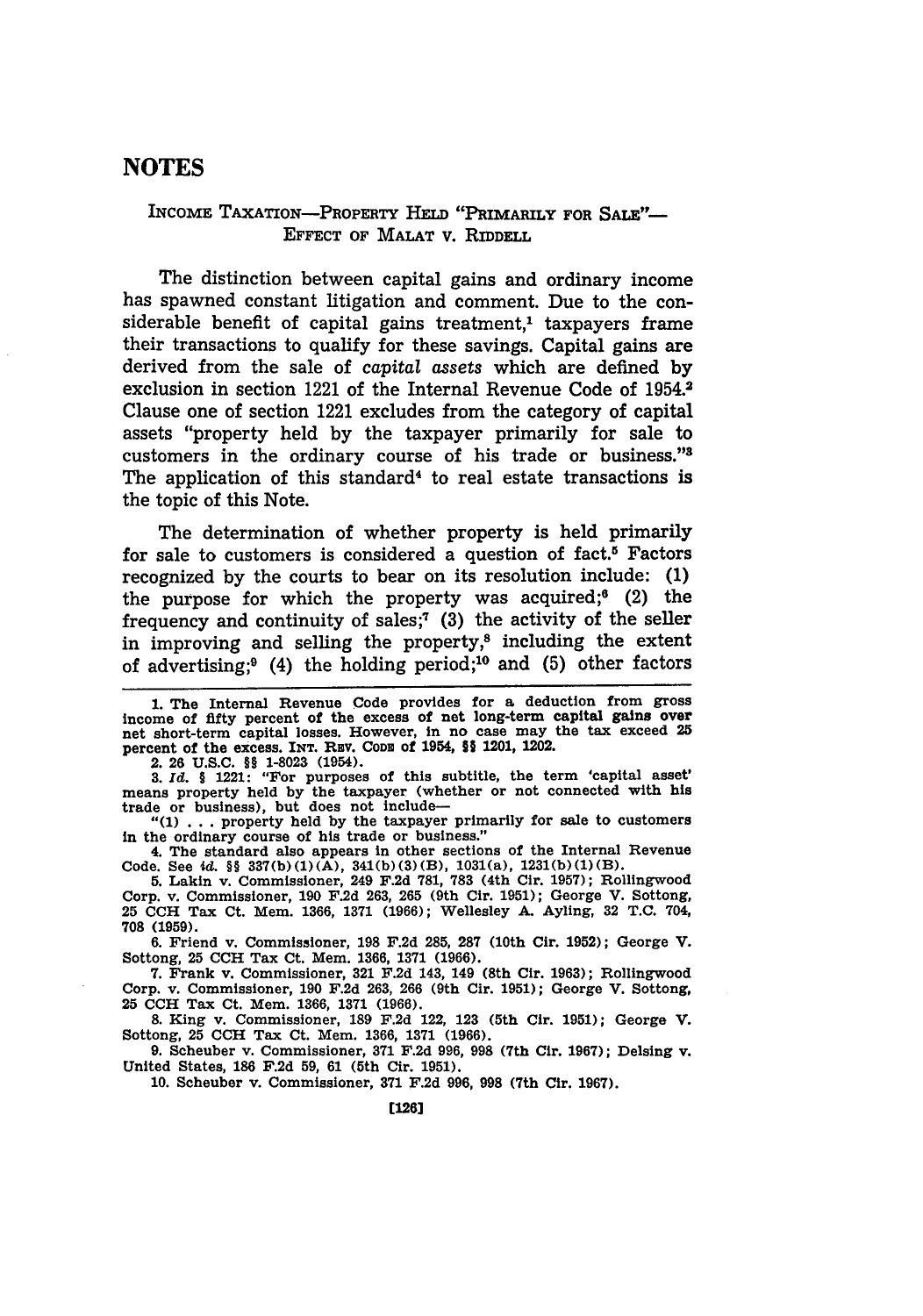$\overline{\phantom{a}}$ 

indicating that the sale was in the ordinary course of business.<sup>11</sup> No one of these tests is considered determinative<sup>12</sup> and each case must be decided in the light of its own facts.18

The interpretation of "primarily" has received recent clarification by the United States Supreme Court in *Malat v. Riddell.14* The Court granted certiorari<sup>15</sup> because of a conflict among the courts of appeal. The Second<sup>16</sup> and Ninth<sup>17</sup> Circuits adopted the position of the Commissioner of Internal Revenue<sup>18</sup> and the Tax Court<sup>19</sup> in finding that "primarily" indicated only a "substantial" or "essential" purpose to hold for sale; while the Fifth<sup>20</sup> and Eighth<sup>21</sup> Circuits restricted the meaning to "of first importance" or "principally."

In *Malat,* the taxpayer was a member of a joint venture which purchased a 45-acre tract and subdivided the interior portion. The gain from the subdivision sales was taxed as ordinary income. Confronted with mortgage and zoning problems which prevented development of two frontage parcels, the taxpayer sold out his interest in this acreage, claiming the favorable capital gains treatment. The Commissioner assessed and collected a deficiency claiming the property was held with a "dual purpose" of developing for rental purposes or selling, whichever proved more profitable. Therefore, the purpose to sell was a "substantial" one. Mr. Malat contended the property was held as an investment; sale not being contemplated until the difficulties were encountered. The district court and the court of appeal<sup>22</sup> found one of the "substantial" purposes was that of sale, and upheld the Commissioner in denying capital

20. United States v. Bennett, **186 F.2d** 407, 410 (5th Cir. **1951).**

21. Municipal Bond Corp. v. Qommissioner, 341 **F.2d 683, 688** (8th Cir. **1965).**

**<sup>11.</sup>** Delsing v. United States, **186 F.2d 59, 61** (5th Cir. **1951)** (licensed real estate agent); **S. 0.** Bynum, 46 **T.C. 295, 300 (1966)** (significance of time spent and income from real estate transactions).

<sup>12.</sup> Scheuber v. Commissioner, **371 F.2d 996, 998** (7th Cir. **1967);** Recordak Corp. v. United States, 325 **F.2d** 460, 461 (Ct. **Cl. 1963);** Frankenstein v. Commissioner, **272 F.2d 135** (7th Cir. **1959).**

**<sup>13.</sup>** Scheuber v. Commissioner, 371 **F.2d 996, 998** (7th Cir. **1967);** Mauldin v. Commissioner, **195 F.2d** 714 (10th Cir. **1952).**

<sup>14.</sup> **383 U.S. 569 (1966).**

**<sup>15.</sup>** Malat v. Riddell, **382 U.S. 900 (1965).**

**<sup>16.</sup>** American Can Co. v. Commissioner, **317 F.2d** 604, **605 (2d** Cir. **1963). 17.** Malat v. Riddell, 347 **F.2d 23** (9th Cir. **1965);** Rollingwood Corp. v.

Commissioner, **190 F.2d 263, 266** (9th Cir. **1951). 18.** See Rollingwood Corp. v. Commissioner, **190 F.2d** 263, **266** (9th Cir. **1951).**

**<sup>19.</sup>** Municipal Bond Corp., 41 **T.C.** 20, **29 (1963);** American Can Co., **37 T.C. 198,** 210 **(1961);** Joseph **A.** Harrah, **30 T.C. 1236,** 1241 **(1958).**

<sup>22.</sup> Malat v. Riddell, 347 **F.2d 23** (9th Cir. **1965).**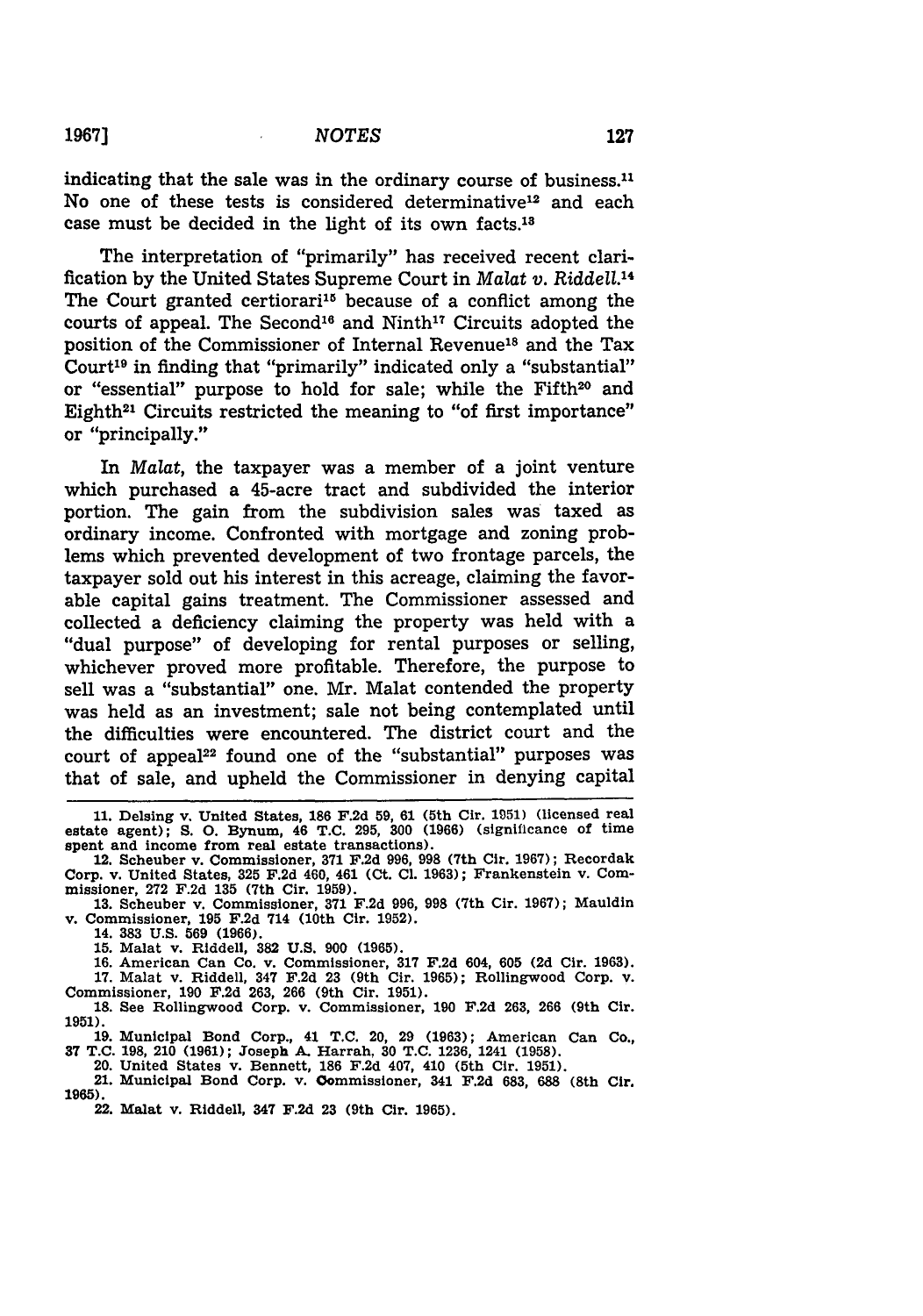gains treatment. The Supreme Court redefined "primarily" to, mean "of first importance" or "principally." It vacated<sup>23</sup> and remanded the case for disposition under the new definition.24

To understand the significance of this decision and the cases which have interpreted it, the requirements of the statute must be divided into the following elements: <sup>25</sup>**(1)** held "primarily" for sale, and (2) to customers in the ordinary course of business. In other words, the court must find the taxpayer in the real estate business before it can turn to *Malat* for the definition of "primarily held for sale."<sup>26</sup>

It is here that *Malat* can be of service to the real estate dealer. As noted above,<sup>27</sup> the Commissioner has in the past been able to succeed if he could prove a "dual purpose," the intention to hold for sale being at least a "substantial" one.<sup>28</sup> The dealer can now qualify for capital gains treatment **by** showing that the primary purpose for owning the asset was not that of **sale.<sup>29</sup>**

The Tax Court was confronted with a post-Malat case involving "dual purpose" in *Emilio Olivieri.80* It found the taxpayer and his partner, real estate developers, were undecided with respect to the use to be made of the particular tract and were holding it without taking any action which would commit them to its development or to retaining it as an investment. The court held, relying on *Malat,* that when the property was sold neither of these purposes had become a principal purpose or one of first importance; therefore, the property was not being held "primarily for sale."<sup>31</sup>

**23.** It must be remembered that the Supreme Court made no decision on the facts. Therefore, deciding future cases **by** comparison of facts as In Scheuber v. Commissioner, **371 F.2d 996** (7th Cir. **1967) is** improper.

24. Malat v. Riddell, **383 U.S. 569 (1966).**

25. The Tax Court has divided the second element into "for sale to customers" and "in the ordinary course of business," but considers the former insignificant because all sales are made to customers. S. O. Bynum, 46 **T.C. 295,** 302 **(1966)** (concurring opinion); Eugene **L.** Freeland, **25 CCH Tax** Ct. Mem. 1473, 1479 **(1966). 26.** See Rollingwood Corp. v. Commissioner, **190 F.2d 263, 266** (9th Cir.

**1951).**

**27.** See notes **16** and **17** *supra* and accompanying text.

**28.** Malat v. Riddell, 347 **F.2d 23 (9th Cir. 1965); American Can Co. v. Commissioner, 317 F.2d 604 (2d Cir. 1963); Rollingwood Corp. v. Commis-**Commissioner, 317 F.2d 604 (2d Cir. 1963); Rollingwood Corp. v. Commissioner, 190 F.2d 263 (9th Cir. 1951).

**29. Comment,** *Dual Purpose Assets and Capttal Gains,* **12 S.D. L. REV. 408 (1967);** *Supreme Court* **to** *clarify dealer's right* **to** *capital gain; will rule* **in** *Malat case,* **24 J.** TAXATION 22 **(1966).**

**30. 25 CCH Tax Ct. Mem. 920 (1966).**

**31. The court gave** a more liberal interpretation of *Malat* **than necessary** to decide the case. The purposes of holding for sale and **holding for invest-**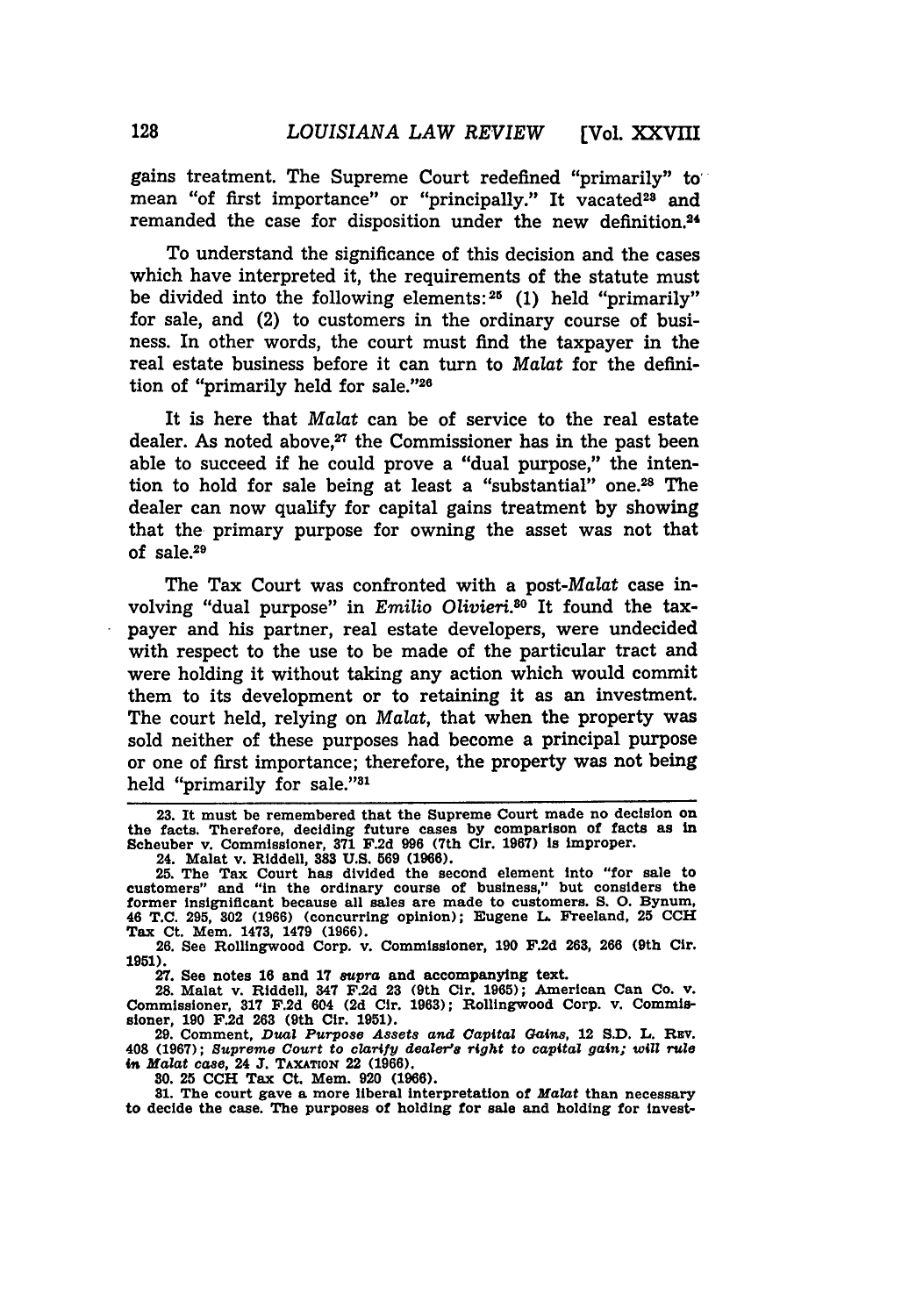In two other cases, where a "dual purpose" was involved, the Tax Court originally determined the taxpayer's purpose met the test of holding with sale as a "substantial" purpose. After Malat, the court reconsidered these cases and affirmed their previous decision finding that they could meet the more exacting test of "principally" laid down **by** the Supreme **Court.<sup>8</sup> <sup>2</sup>**

With respect to the second element, sale "to customers in the ordinary course of business," the Supreme Court decision has had negligible effect.<sup>33</sup> It is here that equity calls for a change in the requirements of the Code. With regard to section 1221 **(1),** the Supreme Court has said:

"The purpose of the statutory provision with which we deal is to differentiate between the 'profits and losses arising from the everyday operation of a business' on the one **hand..,** and the 'realization of appreciation in value accrued over a substantial period of time' on the other."84

However, in many cases, the statutory standard is unequipped to make this distinction. In *S. O. Bynum*<sup>35</sup> the taxpayer purchased a farm in 1942 for use in the nursery business. Due to financial reversals, he was forced to subdivide a part of it in **1959** to meet his obligations. The Tax Court correctly held under the statute that at the time of sale the property was held "primarily for sale" and subjected the gain to treatment as ordinary income. However, the gain resulted from both realized appreciation and everyday profits, and provision should be made to divide it between ordinary income and capital gain.<sup>36</sup>

The Code provides the means for making the necessary distinction between capital gains and ordinary income in dealing

**33.** Compare Lakin v. Commissioner, 249 **F.2d 781** (4th Cir. **1957),** with **L.** P. Barney, **26 CCH** Tax Ct. Mem. **109 (1967).**

34. Malat v. Riddell, **383 U.S. 569, 572 (1966). 35.** 46 **T.C. 295 (1966).**

**36.** The Internal Revenue Code provides limited relief when the subdivision development is on a small scale and certain requirements are met. However, this relief has very limited application. INT. REV. CODE OF 1954 § **1237.**

**19671**

ment are alternative. The lack of a finding that the property was held as an investment connotes that the taxpayer has failed to shoulder the burden of proof in convincing the court that the property was not held primarily for sale. See TAx **CT.** R. **32.**

**<sup>32.</sup>** Municipal Bond Corp., 46 **T.C. 219 (1966);** Joan **E.** Heller Trust, 25 **CCH** Tax Ct. Mem. 634 **(1966).** However, both of these cases were reversed on appeal because of a seeming reluctance on the part of the Tax Court to accept the full Import of Malat. Municipal Bond Corp. v. Commissioner, **67-2 U.S.** Tax Cas. **9 9633** (8th Cir. **1967);** Joan **E.** Heller Trust v. Commissioner, **67-2 U.S.** Tax Cas. 1 **9626** (9th Cir. **1967).**